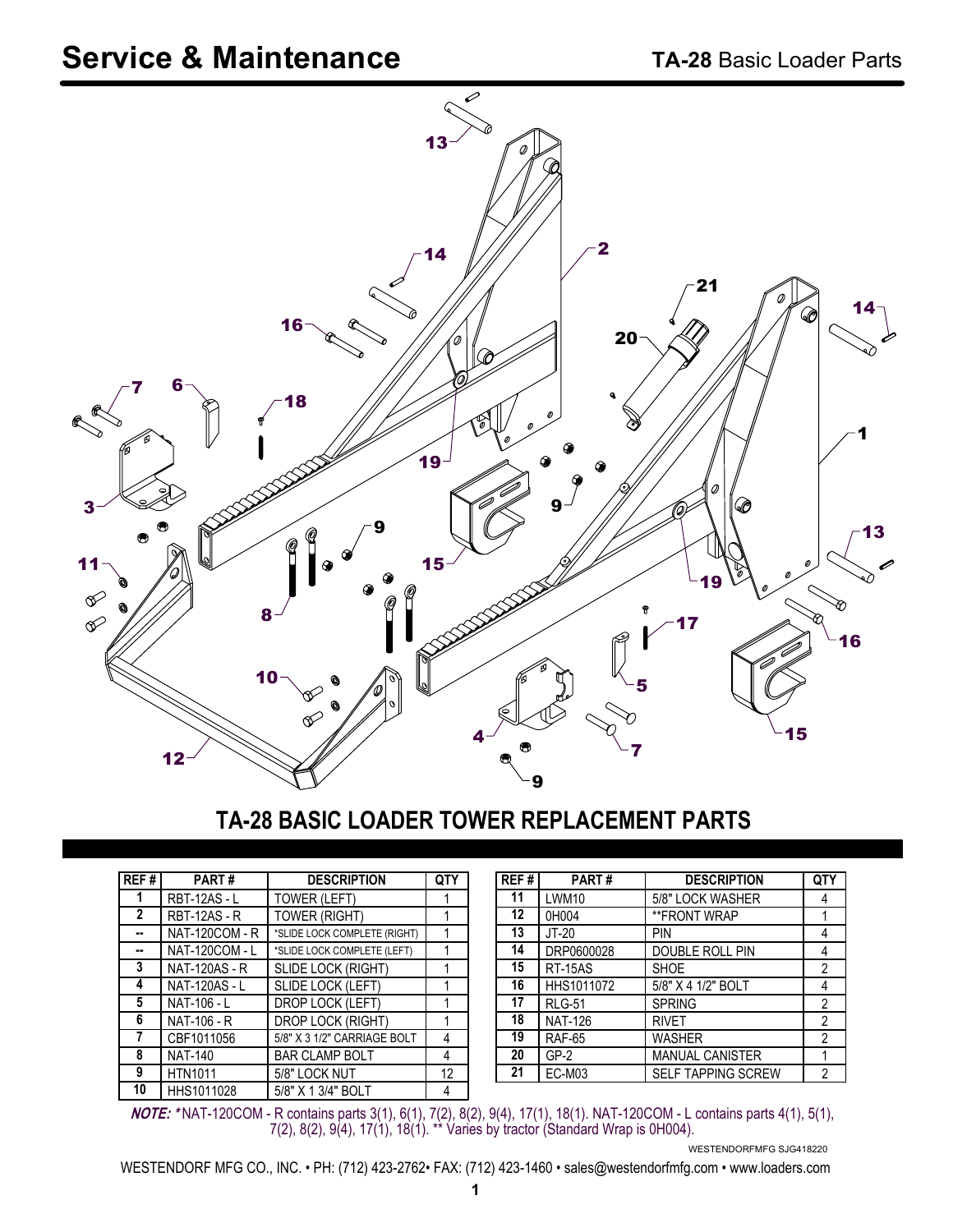## **Service & Maintenance TA-28** Basic Loader Parts



## **TA-28 BASIC LOADER FRAME REPLACEMENT PARTS**

| REF# | PART#        | <b>DESCRIPTION</b>   | QTY |
|------|--------------|----------------------|-----|
|      | RBF-4AS      | <b>FRAMF</b>         |     |
| 2    | LF-82        | I IFT PIN            | 2   |
| ?    | IF-49        | PIN                  |     |
|      | <b>BF-59</b> | PIN                  |     |
| 5    | CTK0400032   | 1/4" X 2" COTTER KEY |     |
| 6    | DRP0600028   | DOUBLE ROLL PIN      | 2   |

| REF# | PART#           | <b>DESCRIPTION</b>      | QTY |
|------|-----------------|-------------------------|-----|
|      | ZER1805         | <b>GREASE FITTING</b>   |     |
| 8    | <b>BF-47AS</b>  | <b>GAUGE ROD</b>        |     |
| 9    | <b>BF-50AS</b>  | <b>GAUGE ROD HOLDER</b> |     |
| 10   | <b>BF-61</b>    | <b>GAUGE ROD SPACER</b> |     |
| 11   | <b>RAT-30</b>   | <b>SPACER BUSHING</b>   |     |
| 12   | <b>FMF-43AS</b> | CAP                     |     |

WESTENDORFMFG SJG418220

WESTENDORF MFG. CO., INC. • PH:(712) 423-2762 • FAX: (712) 423-1460 • sales@westendorfmfg.com • www.loaders.com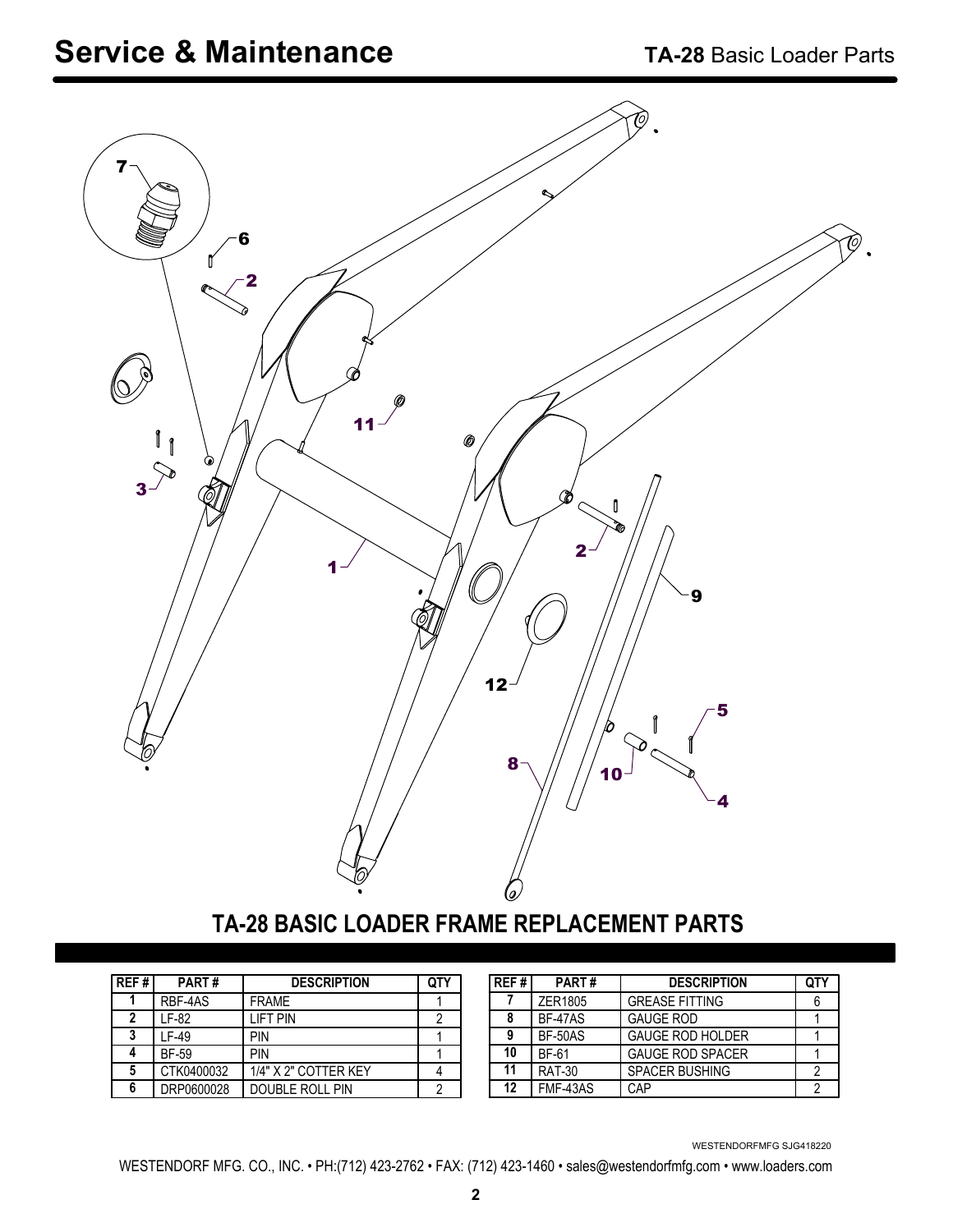# 2 1 4 5 **1 2**

### **BUCKET**

| REF# | PART#        | <b>DESCRIPTION</b>     | QTY.           |
|------|--------------|------------------------|----------------|
|      | 84Q216       | 84" BUCKET             |                |
| 1    | 84Q225       | 84" BUCKET             |                |
|      | 90Q225       | 90" BUCKET             |                |
|      | 96Q229       | 96" BUCKET             |                |
|      | <b>SB-14</b> | 84" BLADE              |                |
| 2    | LB-14        | 90" BLADE              |                |
|      | <b>CB-14</b> | 96" BLADE              |                |
| 3    | <b>SB-15</b> | <b>BLADE</b>           | $\overline{2}$ |
| 4    | QC-13AS      | <b>WELD ON ADAPTER</b> | 2              |
| 5    | JB-22        | <b>GUIDE</b>           | $\overline{2}$ |

**NOTE:** \*Check width of the bucket and use the part number that matches. If your size is not shown, contact Westendorf Mfg. Co.

#### **COSMETICS**

3

| REF# | PART#    | <b>DESCRIPTION</b>      | OTY |
|------|----------|-------------------------|-----|
|      | DEC-28   | DECAL KIT               |     |
|      | V-5403-A | <b>RED SPRAY PAINT</b>  |     |
|      | V-9524-A | STONE BLACK SPRAY PAINT |     |

| REF# | PART#        | <b>DESCRIPTION</b>             | <b>QTY</b> |
|------|--------------|--------------------------------|------------|
|      | $V-9524 - P$ | PINT STONE BLACK PAINT         |            |
|      | $V-9524-C$   | <b>QUART STONE BLACK PAINT</b> |            |
| ħ    | V-9524-G     | GALLON STONE BLACK PAINT       |            |

**NOTE:** Warning decals are available at no charge. If they become damaged or missing, order part numbers DEC-CW.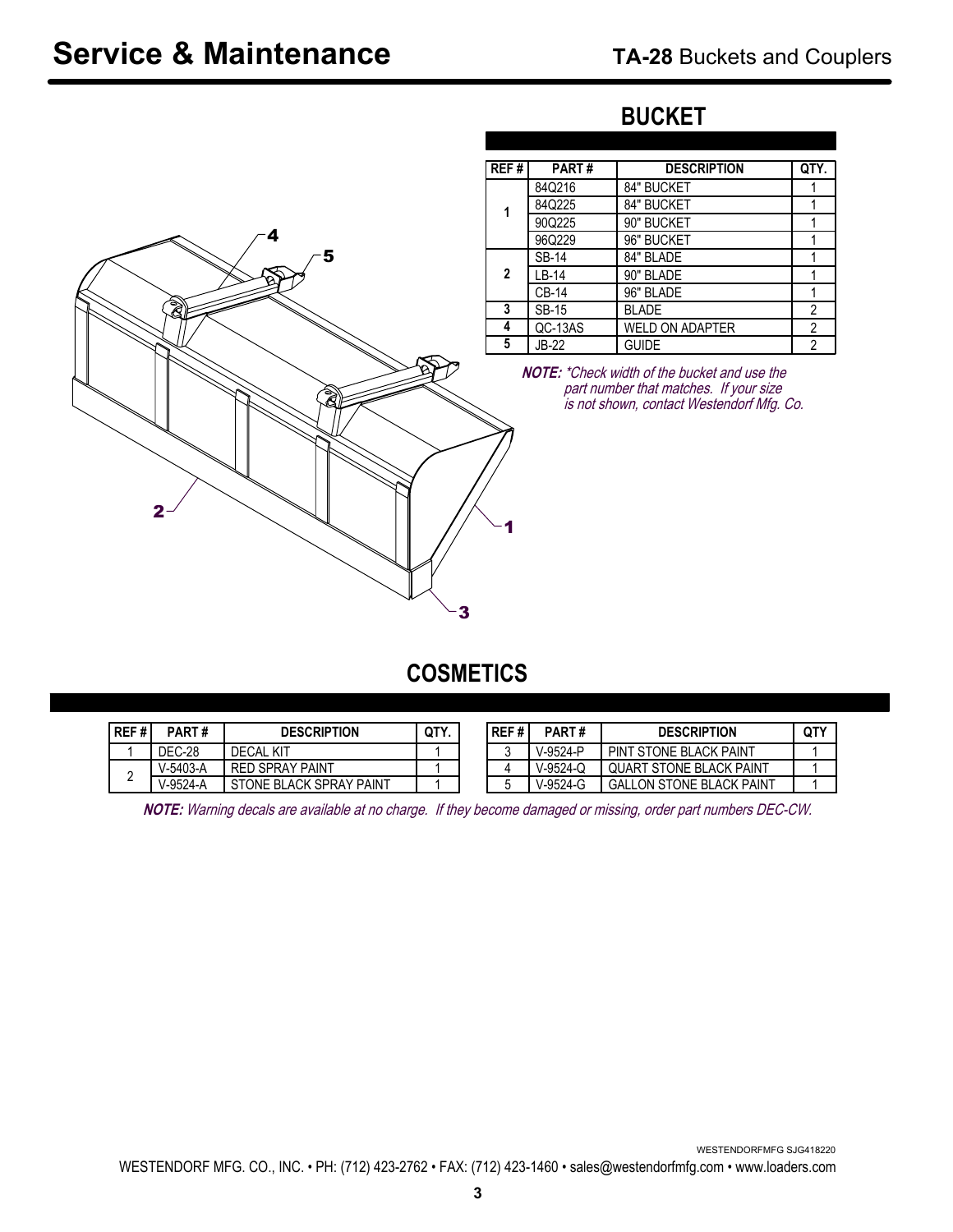# **Service & Maintenance**



## **SNAP-ATTACH™ COUPLER (C-5)**

| REF# | PART#          | <b>DESCRIPTION</b>      | QTY. |
|------|----------------|-------------------------|------|
| 1    | QC-501COM      | MALE COUPLER COMPLETE   |      |
| 2    | QC-501AS       | <b>MALE COUPLER</b>     |      |
| 3    | HHS0518016     | 5/16" X 1" BOLT         | 2    |
| 4    | QC-6AS         | <b>LATCH HANDLE</b>     | 1    |
| 5    | <b>HTN0518</b> | 5/16" LOCK NUT          | 2    |
| 6    | $OC-8$         | LATCH                   |      |
| 7    | QC-12          | <b>SPRING</b>           |      |
| 8    | $OC-3$         | <b>BOTTOM LATCH PIN</b> |      |
| 9    | XAF-55AS       | <b>LINKAGE PIN</b>      |      |
| 10   | LMF-18AS       | PIN                     |      |
| 11   | DRP0600028     | DOUBLE ROLL PIN         |      |
| 12   | DRP0600032     | DOUBLE ROLL PIN         | 1    |
| 13   | RLP0500020     | 5/16" X 1 1/4" ROLL PIN | 1    |
| 14   | ZER1805        | <b>GREASE FITTING</b>   |      |

**NOTE:** Qty. shows the number of parts you will receive if you place an order using these part numbers. C-5 is two (QC-501COM) couplers.



#### **OPTIONAL SKID STEER COUPLER (C-31)**

| REF#           | PART#          | <b>DESCRIPTION</b>        | QTY            |
|----------------|----------------|---------------------------|----------------|
| 1              | $C-31$         | <b>SKID STEER COUPLER</b> |                |
| $\overline{2}$ | QC-3100AS      | <b>COUPLER</b>            | 1              |
| 3              | QC-2007AS - R  | <b>HANDLE (RIGHT)</b>     | 1              |
| 4              | QC-2007AS - L  | <b>HANDLE (LEFT)</b>      | 1              |
| 5              | QC-2010        | LINKAGE                   | $\overline{2}$ |
| 6              | QC-2011        | LATCH                     | 2              |
| 7              | QC-12          | <b>SPRING</b>             | $\overline{2}$ |
| 8              | LF-51          | LINKAGE PIN               | 3              |
| 9              | LMF-18AS       | PIN                       | 1              |
| 10             | HHS0616020     | 3/8" X 1 1/4" BOLT        | $\overline{2}$ |
| 11             | HHS0616032     | 3/8" X 2" BOLT            | $\overline{2}$ |
| 12             | FWW06          | 3/8" FLAT WASHER          | 4              |
| 13             | LWM06          | 3/8" LOCK WASHER          | 2              |
| 14             | <b>HTN0616</b> | 3/8" LOCK NUT             | 4              |
| 15             | DRP0600028     | DOUBLE ROLL PIN           | 4              |
| 16             | RLP0500020     | 5/16" X 1 1/4" ROLL PIN   | $\overline{2}$ |
| 17             | <b>BUS-211</b> | 1 1/4" O.D. BUSHING       | $\overline{c}$ |
| 18             | ZER1805        | <b>GREASE FITTING</b>     | $\mathfrak{p}$ |

WESTENDORFMFG SJG418220

WESTENDORF MFG. CO., INC. • PH: (712) 423-2762 • FAX: (712) 423-1460 • sales@westendorfmfg.com • www.loaders.com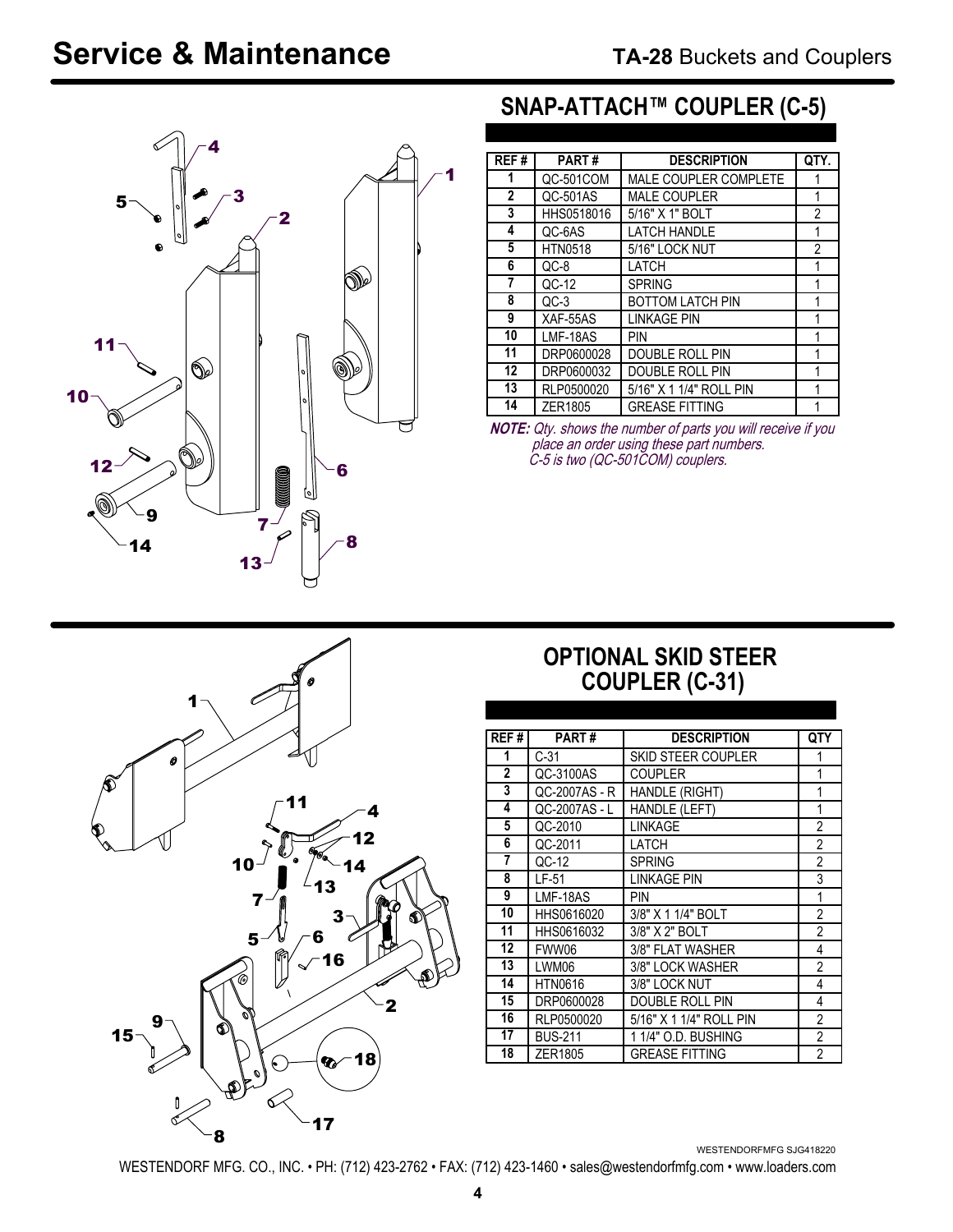# **Service & Maintenance**







#### **STEPS TO REPAIR CYLINDER**

- **1)** At the ram end of the cylinder barrel, remove the spiral retaining ring from the top of the gland. **NOTE:** The G-E gland uses a round wire ring.
- **2)** Gently drive the gland into the barrel using a brass or non marring punch until the round retaining ring is visible.
- **3)** Remove the round retaining ring using a pair of long nose pliers. Remove the ram assembly (ram, gland, and piston) from the barrel.
- **4)** Notice the direction they're pointing so they can be properly re-assembled.
- **5)** Remove the jam nut and/or hex nut from the end of the ram.

### **TA-28 LIFT CYLINDER REPLACEMENT PARTS**

| REF# | PART#          | <b>DESCRIPTION</b>    |   |
|------|----------------|-----------------------|---|
|      | $L-28$         | <b>LIFT CYLINDER</b>  |   |
|      | $L-2801$       | <b>BARREL</b>         |   |
|      | L-2810         | <b>RAM</b>            |   |
|      | G-L            | <b>GLAND</b>          |   |
| 5    | $P-B$          | <b>PISTON</b>         |   |
| 6    | <b>HFN1614</b> | 1" NUT                |   |
|      | <b>HJN1614</b> | 1" JAM NUT            |   |
| 8    | ZER1805        | <b>GREASE FITTING</b> | າ |
| 9    | #4CK           | <b>REPAIR KIT</b>     |   |
|      |                |                       |   |

**NOTE: \*** Repair kit contains parts to repair one cylinder

#### **TA-28 STANDARD 2 1/2" BUCKET CYLINDER REPLACEMENT PARTS**

| REF#           | PART#          | <b>DESCRIPTION</b>    |  |
|----------------|----------------|-----------------------|--|
|                | B-1            | <b>CYLINDER</b>       |  |
| $\overline{2}$ | <b>B-101</b>   | <b>BARREL</b>         |  |
| 3              | <b>B-110</b>   | <b>RAM</b>            |  |
|                | G-A            | <b>GLAND</b>          |  |
| 5              | P-A            | <b>PISTON</b>         |  |
| 6              | <b>HFN1614</b> | 1" NUT                |  |
|                | ZER1805        | <b>GREASE FITTING</b> |  |
| 8              | #1CK           | <b>REPAIR KIT</b>     |  |

**NOTE: \*** Repair kit contains parts to repair one cylinder

#### **TA-28C OPTIONAL 3" BUCKET CYLINDER REPLACEMENT PARTS**

| $\sqrt{\text{REF}\# }$ | PART#          | <b>DESCRIPTION</b>     | QTY. |
|------------------------|----------------|------------------------|------|
|                        | B-4            | <b>BUCKET CYLINDER</b> |      |
| 2                      | B-401          | <b>BARREL</b>          |      |
| 3                      | B-410          | <b>RAM</b>             |      |
| 4                      | G-E            | <b>GLAND</b>           |      |
| 5                      | P-B            | <b>PISTON</b>          |      |
| 6                      | <b>HFN1614</b> | 1" NUT                 |      |
|                        | ZER1805        | <b>GREASE FITTING</b>  |      |
| 8                      | #4CK           | <b>REPAIR KIT</b>      |      |

**NOTE: \*** Repair kit contains parts to repair one cylinder

- **6)** Remove the old seals and rings and replace them with the new seals and rings. (Seal kits are packaged for several different cylinders. You may have extra parts)
- **7)** Clean cylinder with cleaner and a clean lint free cloth.
- **8)** Lubricate the seals and rings to aid assembly.
- **9)** Assemble the cylinder by reversing the order.

#### **CYLINDER REPAIR TIPS**

- When disassembling cylinders, keep the parts in correct orientation. Remove parts in sequence.
- Note the direction of the piston and gland. Lay out old seals and parts as they are removed.
- Assemble cylinder in proper order; lubricate to aid assembly.

WESTENDORFMFG SJG418220